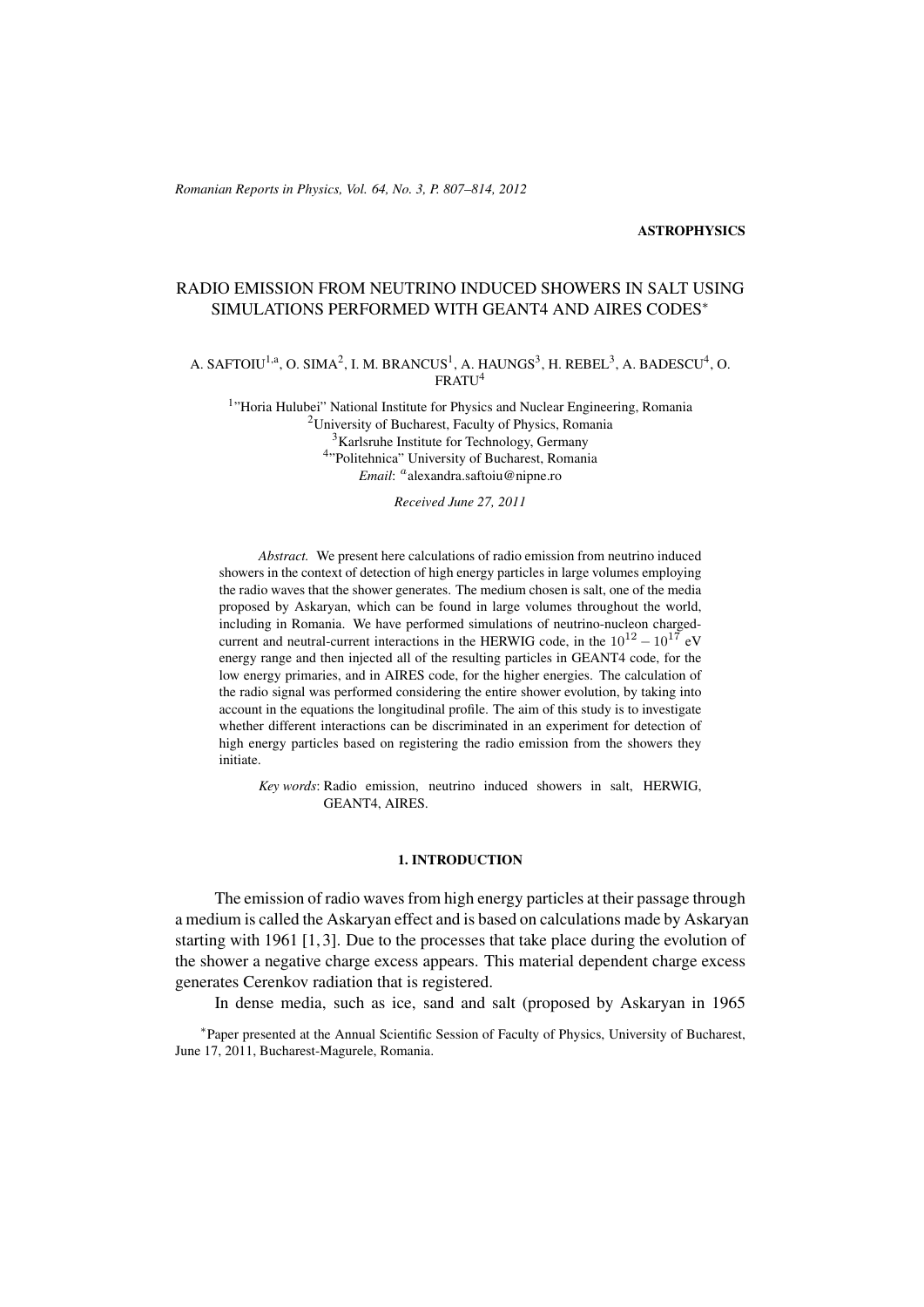[2, 3]), the length of the shower in the material is of the order of a few meters. Thus the electromagnetic radiation in the radio and microwave domain is added coherently for all the particles generating it. If the medium is transparent and has low attenuation lengths the signal can be observed at large distances.

Applicability of the radio technique for detection of energetic particles, cosmic rays and astrophysical neutrinos, employing the Askaryan effect is an important question. As long as the power of the radio signal scales with the square of the number of particles generating it (because of coherence, at low frequencies), detection of emission from showers is measurable given that the primary energy of the incident particle is at least of the order of ∼ PeV. The best candidates for this type of detection are astrophysical neutrinos.

For the present study we have chosen rock salt as the detection medium. Salt is found close to the surface in domes throughout the world, but, being naturally occurring, each site must be sampled and analyzed because no two sites are the same and even minor differences induce effects in the transmission of the signal. Salt has been tested for radio transmission in different locations [4] and found to be satisfactory for detection at small distances. Some preliminary transmission tests have also been performed on the Slanic Prahova rock salt in Romania [5] and other physical investigations have been performed [6, 7].

### 2. RADIO EMISSION IN DENSE MEDIA

In the following study we will use the longitudinal profile of the shower to calculate the radio signal, as in [8, 9].

Charges of opposite sign which radiate coherently will give electric fields that cancel. It is only the charge excess that determines the net field in the radio domain. The compact approach takes into account only the spatial distribution of the charge. Here we will consider only the longitudinal profile.

The derivation of the equations for the calculation of the electric field starts from the retarded potentials and, following the calculations described in [8] with the Fraunhoffer approximation, in the frequency domain, we come to the equations:

$$
\vec{E}(\vec{x},\omega) = \frac{e\mu_r}{2\pi\epsilon_0 c^2} i\omega \frac{\vec{v_\perp}}{v} \frac{e^{ikR}}{R} \int_{-\infty}^{\infty} dz' q(z') e^{i\frac{\omega}{c}(1 - n\cos\theta)z'},\tag{1}
$$

for the case when only the longitudinal profile,  $q(z)$ , is used.

In the time domain the vector potential far from the Cerenkov angle is written as:

$$
\vec{A}(\vec{x'},t') = \frac{\mu e}{4\pi} \vec{v}_{\perp} \frac{1}{R} \frac{1}{|1 - \frac{vn}{c} \cos \theta|} q(\Lambda)
$$
 (2)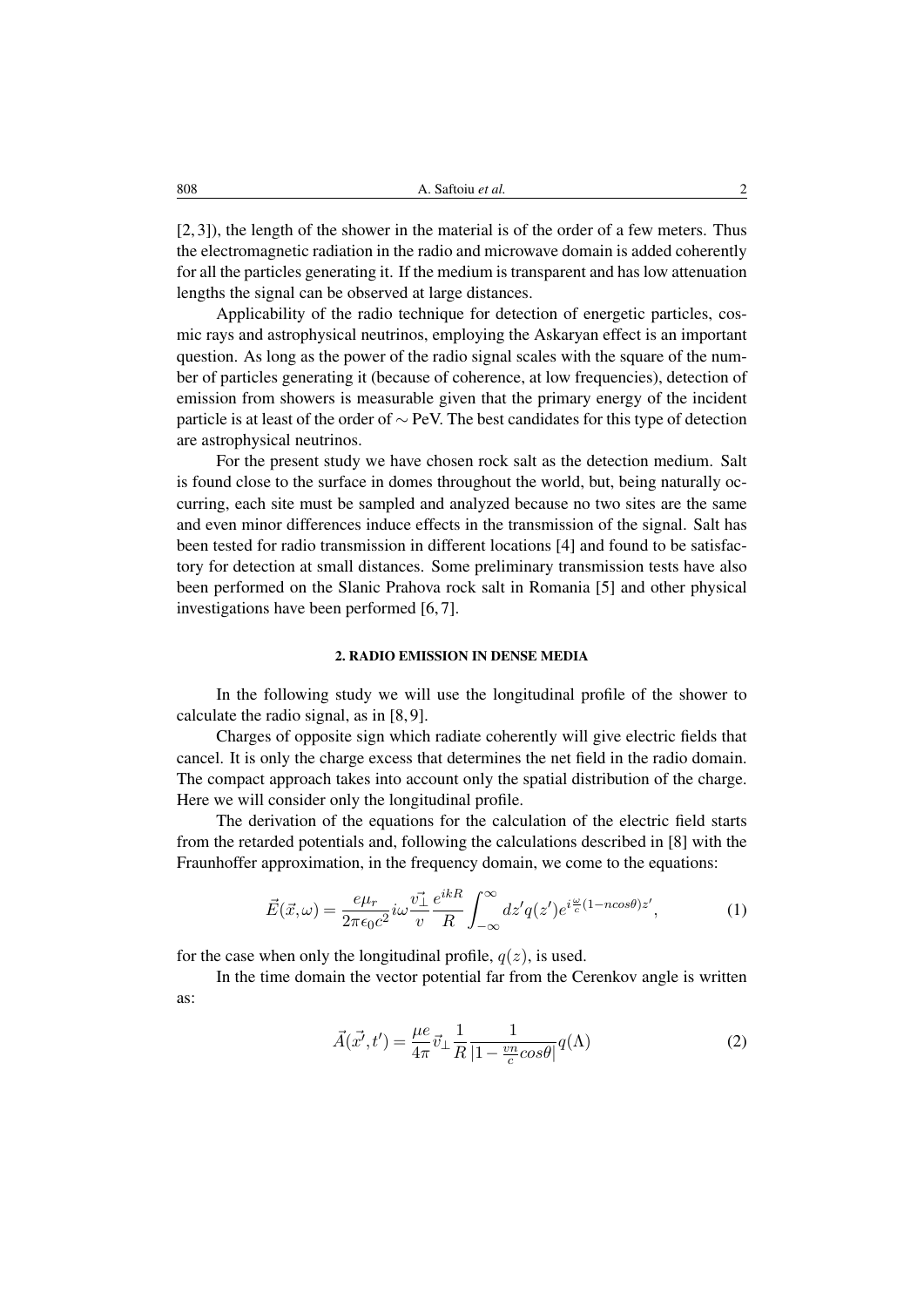and the electric, using the longitudinal profile,  $q(\Lambda)$ , is:

$$
\vec{E}(\vec{x'},t') = -\frac{\mu}{4\pi} \frac{e}{R} \vec{v}_{\perp} \frac{v}{|1 - \frac{vn}{c} \cos\theta| (1 - \frac{vn}{c} \cos\theta)} \frac{\partial q(\Lambda)}{\partial \Lambda},\tag{3}
$$

where  $\Lambda$  is defined as  $\Lambda = \frac{v(t - \frac{nR}{c})}{1 - \frac{vn}{c} \cos \theta}$  $\frac{v(t-c)}{1-\frac{vn}{c}cos\theta}$ .

## 3. FIRST INTERACTION OF NEUTRINOS

Common shower simulation codes, like GEANT4 of AIRES, do not have the capability to simulate neutrino interactions; neutrinos are only transported through the medium. In order to study the realistic case of a neutrino interacting in salt and generating a radio signals we simulate the first interaction in an external event generator. For this we have the Fortran based HERWIG 6.5 code [13]. One of the reasons we have chosen HERWIG, besides accepting neutrinos as input and describing their interactions, is that it is used together with the CORSIKA code [11] for the simulation of neutrino induced showers in the atmosphere, which is know for correctness and reliability. We have performed simulations up tot  $10^{17}$  eV, in the range where the parton distribution functions don't need extrapolation [12].

With the HERWIG code we have simulated all charged current (CC) and neutral current (NC) neutrino-nucleon interactions at primary energies of  $10^{12}$  eV,  $10^{15}$ eV and  $10^{17}$  eV.

As the energy of the primary neutrino increases the energy carried away by the corresponding lepton in a CC interaction increases reaching up to 50% for  $10^{17}$  eV primary energy. The types of particles generated in this first interaction vary from leptons to mesons and hadrons, from up to 15 for the lowest energy and up to  $\sim 80$ for the highest input energy.

## 4. GEANT4 AND AIRES NEUTRINO-INDUCED SHOWER SIMULATIONS

The particles generated in the first neutrino interactions, using the HERWIG code, are subsequently injected into GEANT4 or AIRES codes, depending on their energy. GEANT4 [14] has an energy threshold of  $10^5$  GeV, and, therefore, we injected into this code only the particles resulted from the  $10^{12}$  eV first neutrino interaction. For the cases where the primary has  $10^{15}$  or  $10^{17}$  eV energy we use the AIRES code [15] with the TIERRAS package [16]. Due to the fact that the AIRES code doesn't recognize all types of incident particles, only the stable ones, we have decayed all the unstable particles, in advance, using a simple GEANT4 decayer.

In order to analyze the profiles we split the resulted events in classes according to the energy carried away by the corresponding lepton for the CC interactions and carried away by the rest of the secondary particles besides the neutrino in an NC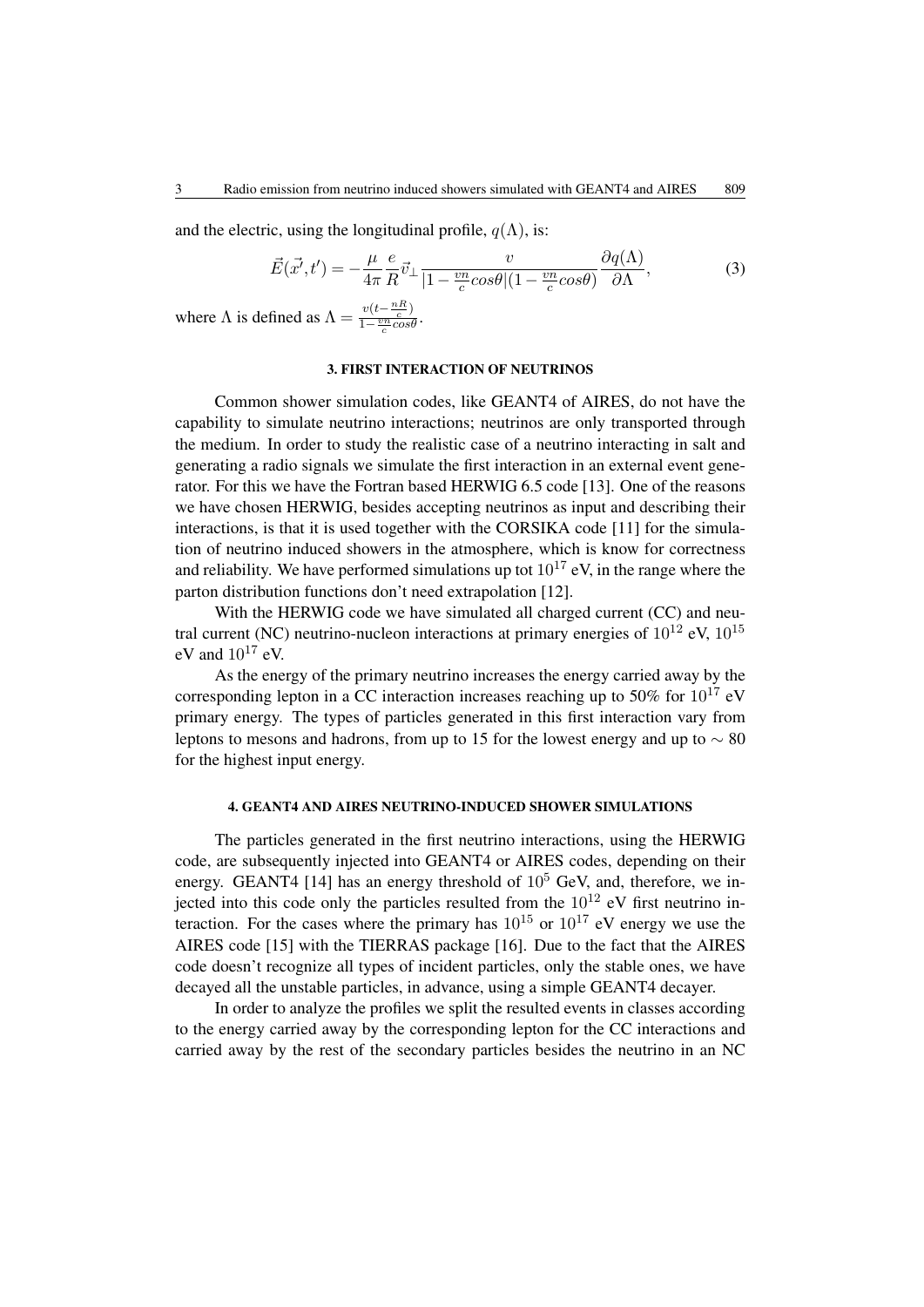

Fig. 1 – Longitudinal profiles for  $\nu_e + p$  showers at  $10^{12}$  (*top, left*),  $10^{15}$ , (*top, right*) and  $10^{17}$ (*bottom*), eV primary energy, for classes 1 (*light gray*), 5 (*gray*) and 10 (*black*). Error bars are standard errors.

interaction; class 1 means the lepton carries (0.1 $\pm$ 1%)  $E_0$ , class 5 means the lepton carries  $(0.5\pm1\%)E_0$  and so on. For the ease of representation we will display classes 1, 5 and 10.

Figure 1 shows longitudinal profiles of showers resulted from the  $\nu_e + p \rightarrow$  $e^- + X$ , simulated for  $10^{12}$ ,  $10^{15}$  and  $10^{17}$  eV primary energy. The width of the line comes from the standard error.The longitudinal profile is represented as number of particles *vs.* depth in radiation lengths  $(1X_0=10.09 \text{ cm})$ .

The charge excess, that contributes to the generation of the radio waves, is found to be in the range 20-25 % of the number of particles at the shower maximum, for all the simulations, with the lower values for the lower energies.

## 5. RADIO SIGNAL FROM GEANT4 AND AIRES NEUTRINO-INDUCED SHOWERS SIMULATIONS

Using the profiles averaged to each class of showers and the equations (1), (2) and (3) we have calculated the electric field emitted by a neutrino-induced shower in salt.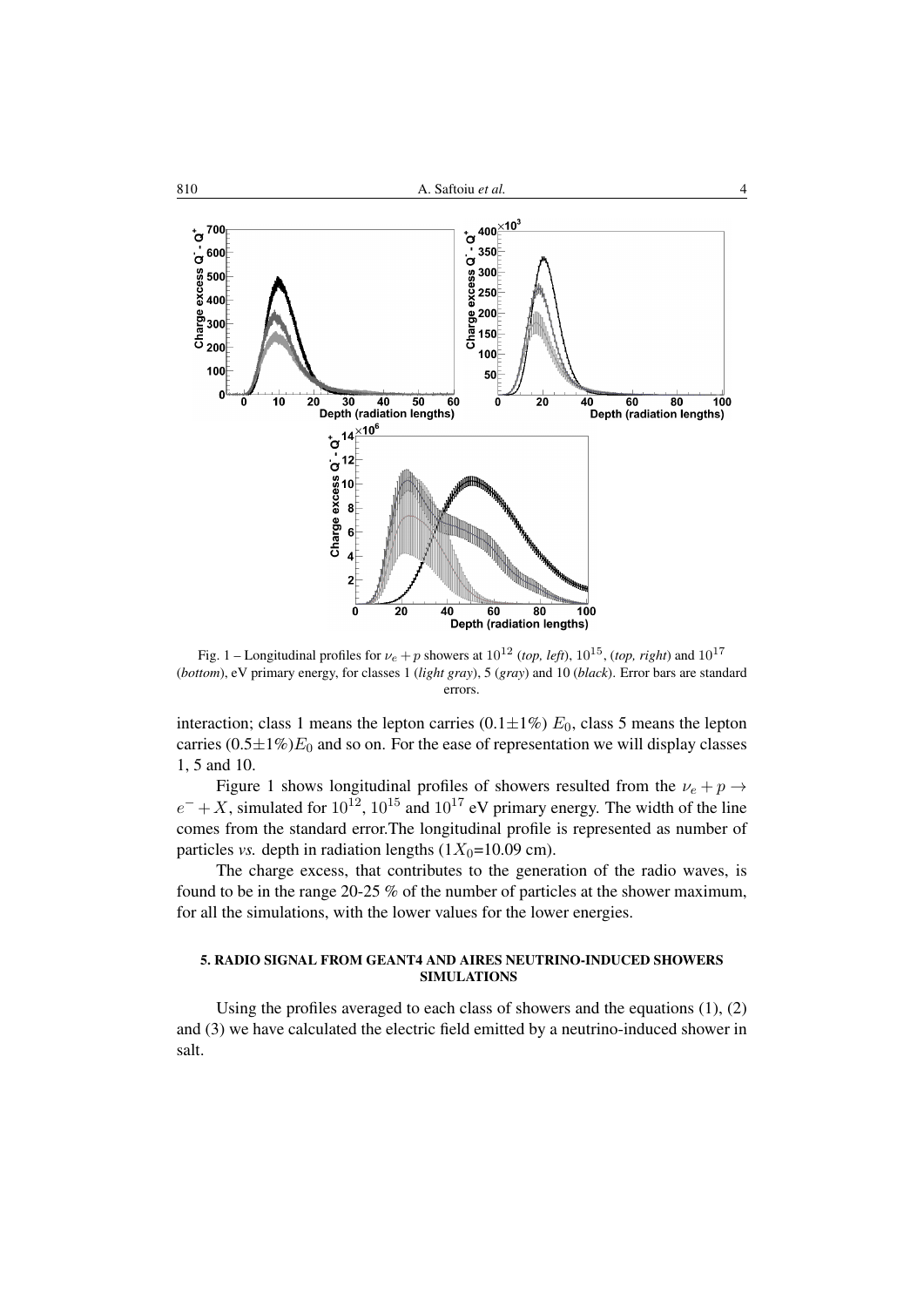For the GEANT4 simulations, because we have detail to all the information on the particles, we compute the average  $\beta$  factor, which is ~ 0.9, and not 1. For the AIRES simulations, not having access to particle information and the primary energy being higher, we take  $\beta = 1$ .

Due to limitation of this text we present only  $\nu_e + p \to e^- + X$ , CC interaction. All the figures can be found in [17]. Figure 2 shows, for CC interaction showers simulated at  $10^{12}$ ,  $10^{15}$  and  $10^{17}$  eV, the dependence of  $R\leftE(x,\omega)\right|$  on the angle of observation, and frequency, and figure 3 shows the electric field and vector potential in the in the time domain.

#### 6. CONCLUSIONS

We have performed simulations of neutrino induced showers in salt using GEANT4 for  $10^{12}$  eV primaries, and AIRES codes for  $10^{15}$  and  $10^{17}$  eV primaries, of charged-current and neutral current neutrino-nucleon interactions induced showers in salt.

For the GEANT4  $10^{12}$  primaries simulations, having access to information on each particle, we could compute and use the average  $\beta$  which is ~ 0.9. This  $\beta \neq 1$ induces differences in the pulses for  $\theta_C \pm 5^0$ , the pulse in time is shortened and the pulse is higher, as seen in figure 3 (a). For the AIRES simulations, at  $10^{15}$  and  $10^{17}$ eV, we have used  $\beta = 1$ . There is still an amplitude asymmetry between the pulses before zero reference time (inside the cone) and above zero (outside the cone) due to the term  $1 - \beta n cos\theta$  in both A and R|E| equations. The pulse outside the cone last for  $\sim$  2 ns for 10<sup>12</sup> eV and up to  $\sim$  10 ns for 10<sup>17</sup> eV. In the time domain the depth of the shower in the material is responsible for the spread in time of the signal and the amplitude of the profile (number of particles in excess) for the amplitude of the signal. As the signal in salt is shorter than in materials of lower density the pulse is also shorter. For the calculations performed in the frequency domain we also observe that the width of the dependence  $R|E(\nu,x)|$  *vs.* observation angle varies between 6 and 10 degrees and the frequency dependence shows no frequency cutoff for the lower energies, in the range 1-10 GHz.

In the frequency domain, for the CC interactions, we observe that the simulations for antineutrinos tend to have the same behaviour as for the corresponding neutrinos. For the CC interactions the  $\nu_p$  and  $\tilde{\nu}_p$ , which produce an electron/positron generate predominantly electromagnetic showers. For  $\nu_{\mu}$  and  $\tilde{\nu}_{\mu}$ , as the energy (class) increases the muon carries more energy and dissipates it in small amount along a longer trajectory. In the case of the tau lepton, the difference between the classes is insignificant for  $10^{12}$  and it increases with energy. But for the NC interactions we observe that the energy transfer is important and not the type of neutrino because regardless of the primary neutrino in an NC interaction the shower that is generated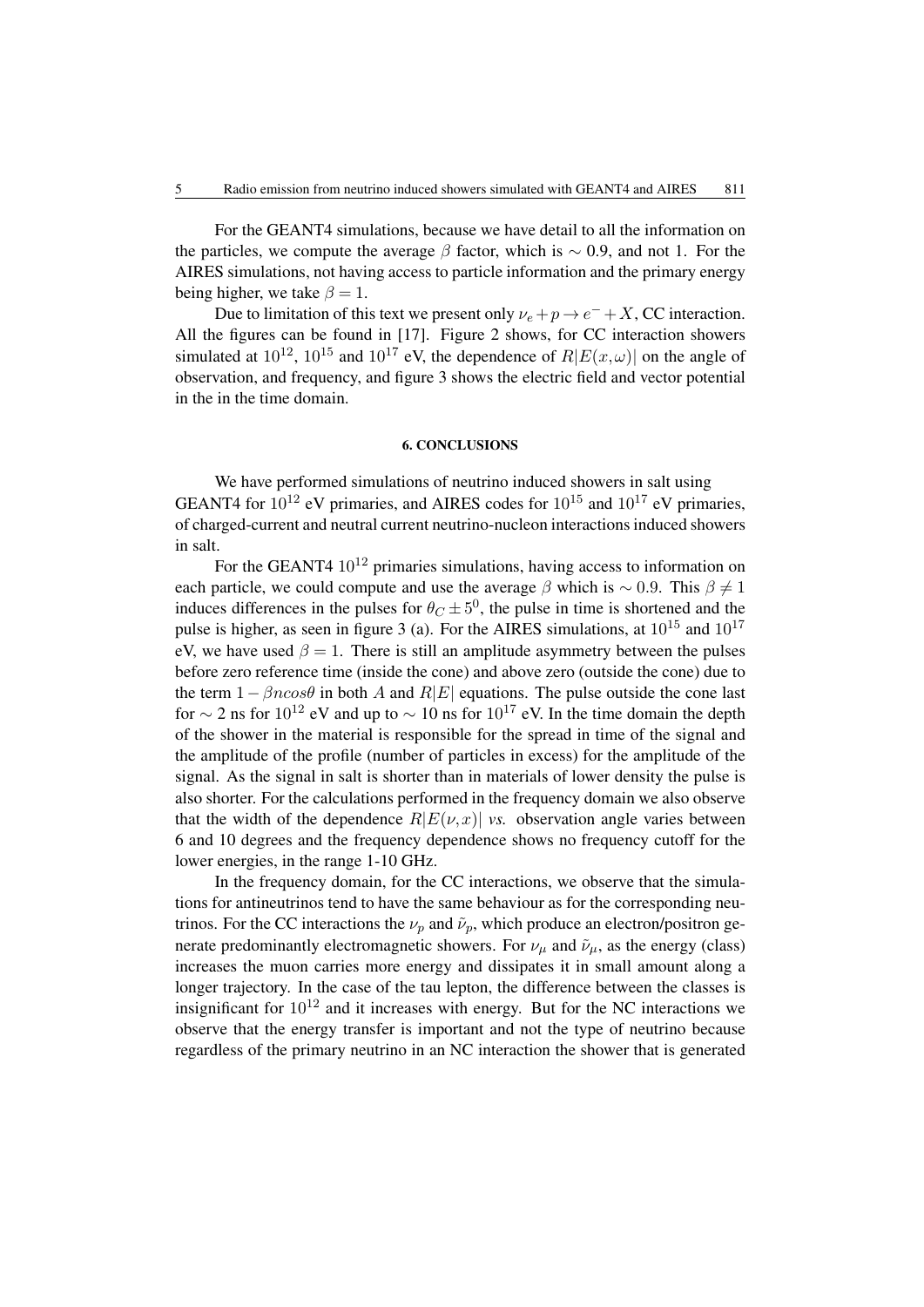is a mixed one, with no preferential energy transfer to one type particle.



Fig.  $2 - \nu_e + p \rightarrow e^- + X$ . Angle dependence for a frequency of 1 GHz (*left*), and frequency dependence at the Cerenkov angle (*right*), of  $R\left|E(\vec{x},\omega)\right|$  (V/MHz), in CC neutrino-nucleon interactions for  $10^{12}$  eV (*top*),  $10^{15}$  eV (*middle*), and  $10^{17}$  eV (*bottom*), primary energy, for classes 1 (*light gray*), 5 (*gray*) and 10 (*black*).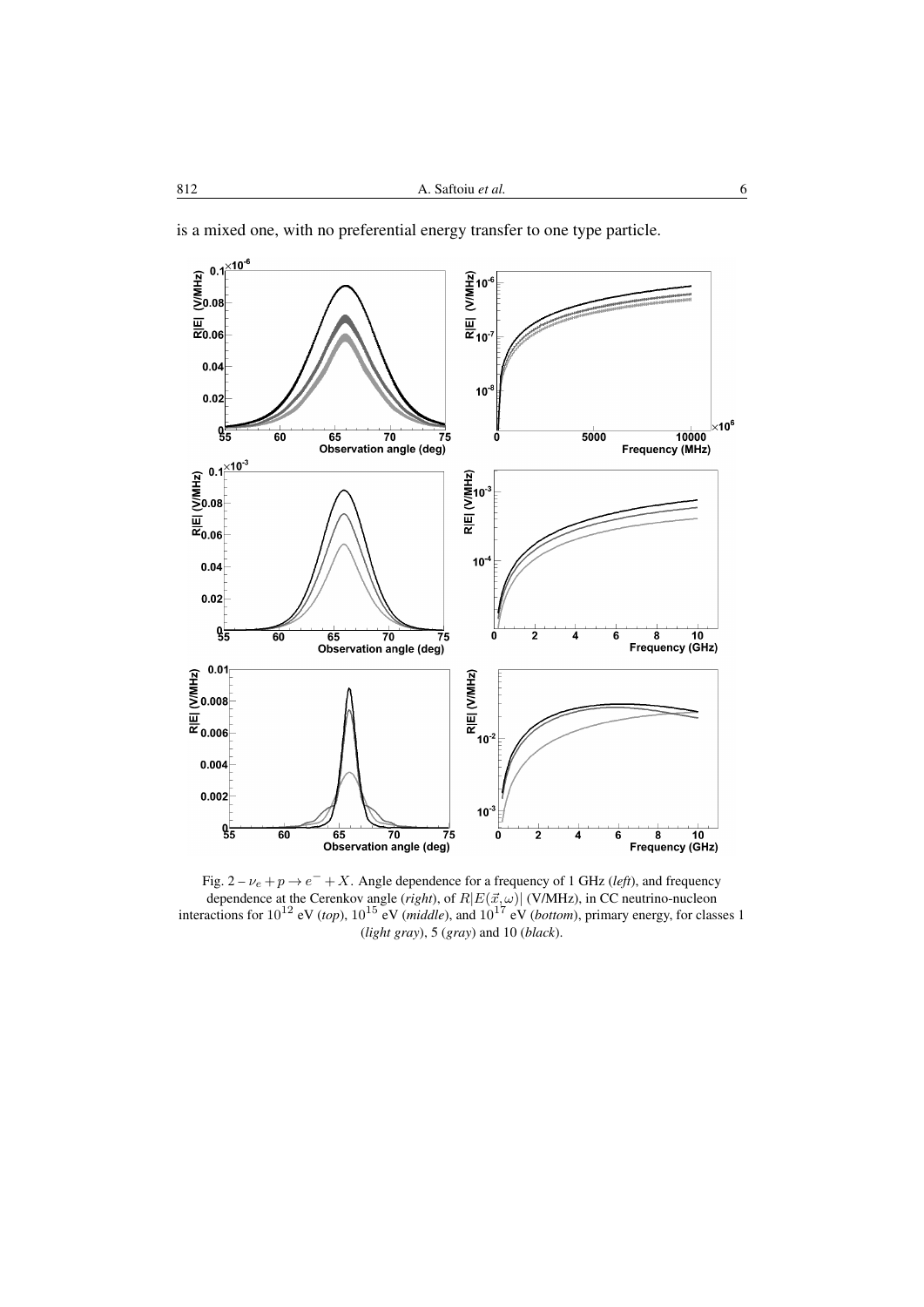

Fig.  $3 - \nu_e + p \rightarrow e^- + X$ . Vector potential (*left*) and electric field (*right*) in CC neutrino-nucleon interactions for  $10^{12}$  eV (*top*),  $10^{15}$  eV (*middle*), and  $10^{17}$  eV (*bottom*), primary energy, for classes 1 (*light gray*), 5 (*gray*) and 10 (*black*).